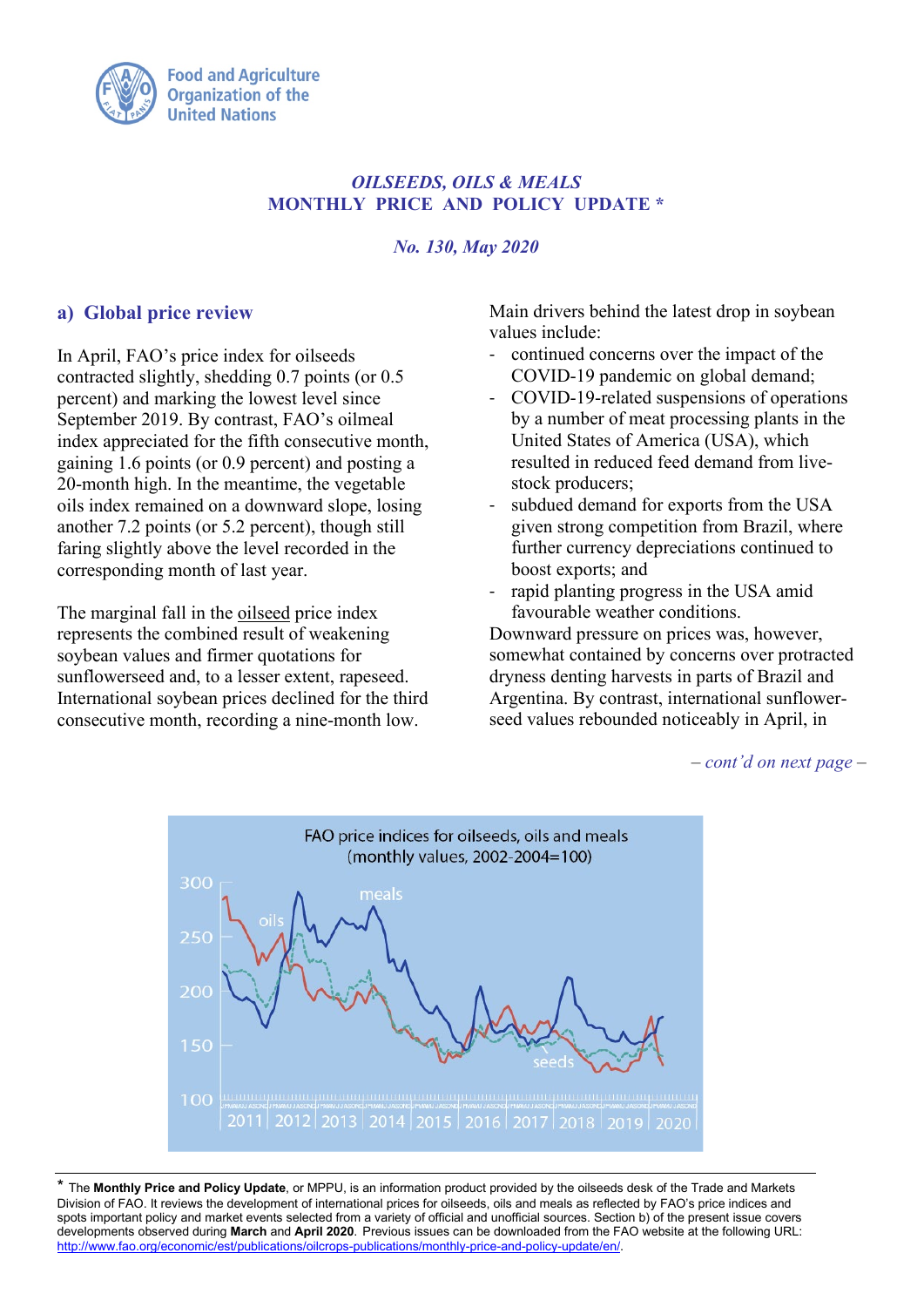#### Global price review *– cont'd*

response to a COVID-19-related temporary export ban introduced by the Eurasian Economic Union, of which the Russian Federation – the world's second largest supplier – is a member. In the case of rapeseed, after falling markedly in March, international prices recovered somewhat in April. Evidently, the depressing effect of poor rapeseed oil uptake by biodiesel producers (in the wake of widespread movement restrictions under COVID-19) was offset by the prospect of tightening supplies in the European Union (EU) and unfavourable weather conditions reported in some of Canada's key production regions.

The continued strength in the oilmeal price index mainly reflects firmer rapeseed and sunflower meal values, while soymeal prices remained virtually unchanged month-on-month. Sharp drops in rapeseed crushings in the EU – caused by declining demand from biodiesel producers – led to a pronounced rise in rapeseed meal prices, with spill-over effects on sunflower meal, a substitute protein source in animal feed. As for soybean meal, while lower-than-expected harvests in South America and logistics constraints in Argentina bolstered international prices in early-April, the above-mentioned temporary shutdowns of meat processing facilities in the USA eventually pulled down soymeal prices.

The latest drop in the vegetable oil index primarily reflects weakening palm, soy and rapeseed oil prices, whilst sunflower oil values trended upward. International palm oil quotations remained on a downward trajectory, falling for a third consecutive month and marking a sevenmonth low. The fresh drop in prices was driven by both the protracted trough in international crude oil values and the depressing effect of the COVID-19 pandemic on global demand for palm oil in food as well as energy sectors. Adding to the downward pressure on prices were higherthan-anticipated crop harvests in Malaysia and announcement that Malaysia's ongoing implementation of higher national blending mandates for palm oil-based diesel would be suspended. Subdued demand also weighed on international soy and rapeseed oil prices, with soyoil values also affected by higher than anticipated crushings in the USA. By contrast, world sunflower oil prices rebounded in April, underpinned by firm import demand amid concerns over tightening export availabilities.

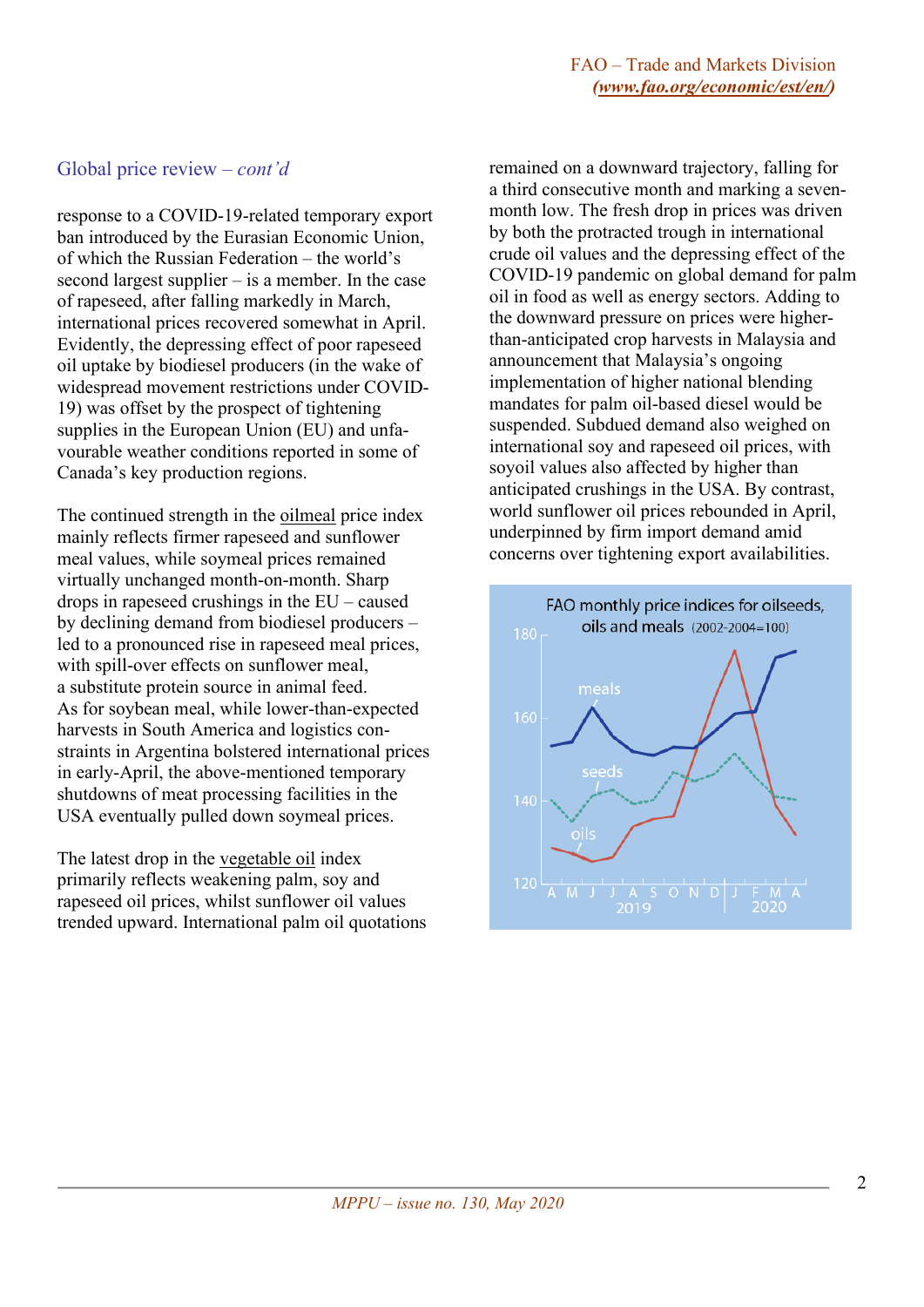# **b) Selected policy developments and industry news**

#### **National COVID-19 responses**

*The below is a non-exhaustive list of coronavirusrelated national policy measures featuring specific reference to oilcrops and derived products, as reported by various official and unofficial sources (NB: non-crop specific policy interventions designed to keep the entirety of agricultural supply chains and food markets functioning are not covered due to space limitations).*

**1. Measures affecting production, transport and port logistics**: in the countries listed below, movement restrictions and other health measures introduced to contain the spread of COVID-19 temporarily affected domestic oilcrop production and/or related downstream activities.

• Argentina: Although the country's agricultural sector and foreign trade were essentially exempt from compliance with nationwide lockdowns, in the second half of March, movement restrictions and sanitation activities imposed temporarily by municipal authorities, together with preventive measures enforced by truckers associations and port workers unions, resulted in momentary disruptions of i) truck movements and grain deliveries, ii) grain/oilseed handling, crushing and storage activities, and iii) vessel docking, unloading/loading operations. The localized, transitory disturbances lasted about 2–3 three weeks, after which domestic grain flows and export operations normalized again.

• Brazil: Distribution, storage and shipment of agricultural commodities and food products were declared as 'essential' by the Federal Government, along with the transportation of cargos more generally. Notwithstanding, in the second half March, a number of municipal authorities enforced quarantine measures that affected grains and oilseeds flows. In particular, two towns in Mato Grosso, the country's largest soybean and maize producing state, placed curbs on industrial activities including agricultural processing facilities, thereby threatening to disrupt the harvesting, processing and movement of grains to markets and ports. However, most such measures were reversed swiftly, after companies agreed to adopt stringent health protocols to protect workers. Reportedly, the ultimate impact on the production and movement of grains was limited, while the enforcement of health protection policies at riverine and coastal ports left export logistics unaffected.

• China: Reportedly, docking operations in Chinese ports, which had slowed down temporarily as a result of stringent sanitary inspection procedures applied to incoming vessels, reverted to normality towards mid-March.

India: Reportedly, lack of trucks and labour force at ports and refining facilities during the extended nationwide lockdown led to localized disruptions in the country's vegetable oil supply chain.

Malaysia: On 18 March, to avoid disruptions in palm oil production, the Federal Government agreed to exempt the palm oil sector from a six-weeks nationwide lockdown. However, on 24 March, after several estate workers tested positive for the disease, Sabah, the country's largest palm oil producing state, ordered harvest and milling operations to cease and restricted movement of staff in three out of seven districts. Eventually, the ban was extended to another three districts and prolonged by two weeks, affecting a total of 100 000 workers. After 17 days, plantations and mills that were free of infections were allowed to resume operations at half capacity, provided strict health protocols were applied. Reportedly, on 19 April, a single palm oil plantation complex in Sabah was ordered to close temporarily because of violations of movement control orders and several fresh infections. Lockdowns also led to the temporary shutting of 16 private port jetties used by Sabah plantation companies to export their products. Although the various closures were only temporary, they led to tens of thousands of Indonesian migrant workers returning home. It was unclear how the resumption of operations would be impacted by the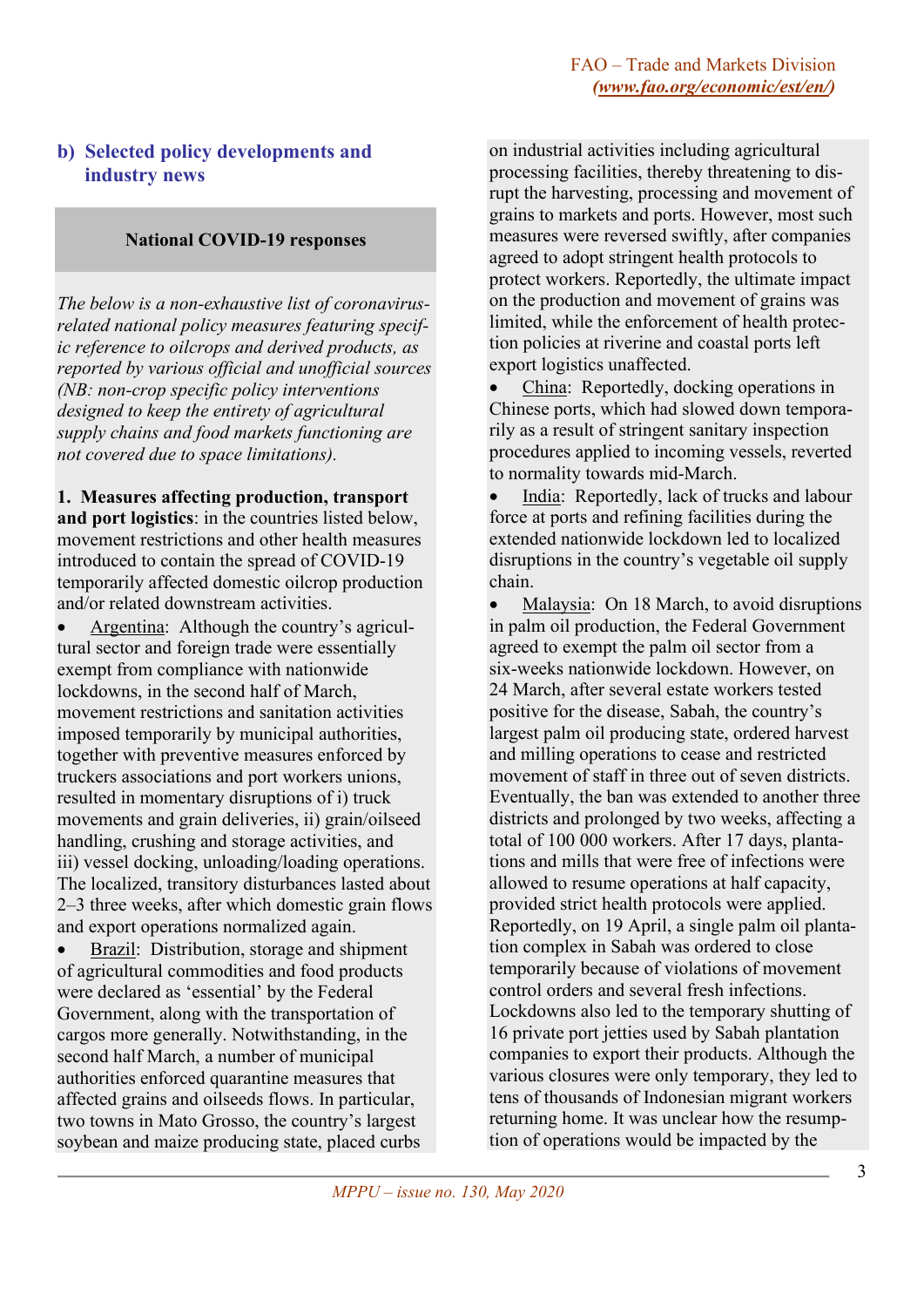resulting labour shortages. On a separate note, in March, the Federal Government also announced that, for a two-week period, vessels arriving from certain countries would not be accepted at Malaysian ports – a measure said to have hampered the palm oil supply flow out of Malaysia.

Paraguay: Reportedly, in the second half of March, operations at the country's grain terminals experienced delays due to logistics issues arising from nationwide lockdowns.

**2. Producer support measures**: COVID-19 related farmer relief packages included oilcropspecific support measures in the following two cases.

European Union: On 4 May, the European Commission announced several support measures to enable – based on the schemes available under the Common Agricultural Policy and Common Market Organization – the hardest hit sectors to help re-balance supply and adjust to demand shifts caused by the health crisis. The measures include increased flexibility in the implementation of sectoral market support programmes for selected products, including olive oil.

• United States of America: On 20 April, the Government announced a relief programme worth USD 19 billion to help U.S. farmers cope with the impact of coronavirus. The programme targets farmers who have suffered a five-percent-orgreater price decline due to COVID-19 and face additional significant marketing costs as a result of lower demand, surplus production and disruptions to shipping patterns and the orderly marketing of commodities. The package includes USD 3.9 billion for pay-outs to producers of selected row crops, including soybeans, rapeseed and sunflowerseed. On 19 May, USDA informed that producers would receive a single payment based on 50 percent of a producer's 2019 total production or on unsold inventory as of 15 January 2020, whichever is smaller. For soybeans, rapeseed and sunflower, the applicable payment rates would be, respectively, USD 0.45–0.50 per bushel, USD 0.01 per pound and USD 0.02 per pound. A payment limitation of USD 250 000 per person or entity will apply, for all commodities

combined. Furthermore, farmers financially hurt by the epidemic will also be provided access to more flexible federal loans.

**3. Import policies**: to prevent potential supply shortfalls during COVID-19 emergencies, a number of countries temporarily liberalized imports of oilcrops and derived products, while Sri Lanka also restricted imports in a bid to counter the economic impact of the health crisis.

• Colombia: On 7 April, the government suspended the import tariffs for maize, soybeans and sorghum in a bid to reduce domestic feed production costs and hence consumer prices for meat. The tariff suspension is due to remain in place until end June 2020.

• Mauritania: On 26 March, the Government exempted selected food products, including edible oils, from taxes and customs duties. The exemption was scheduled to remain in force until the end of 2020.

• Pakistan: On 7 April, the government suspended the additional customs duty of 2 percent for imports of soybean, rapeseed, palm and sunflower oil and their respective seeds. The import duty would remain suspended until 30 June.

• Saudi Arabia: The country's Agriculture Development Fund announced direct and indirect loans to facilitate imports of a range of agricultural products, including soybeans.

• Sri Lanka: The Government suspended, from 16 April to 15 July, imports of certain nonessential goods to counter the economic impact of the COVID-19 crisis. Products concerned include oilcrop flours and meals and selected oils. At the same time, commercial banks were directed to facilitate imports of certain commodities, including palm, safflowerseed and cottonseed oil.

• Uzbekistan: On 3 April, the Government reduced import duties on selected consumer goods, including vegetable oils. The measure is scheduled to remain in place until the end of 2020.

**4. Export policies**: the countries listed below temporarily restricted exports of oilcrops or derived products to prevent domestic supply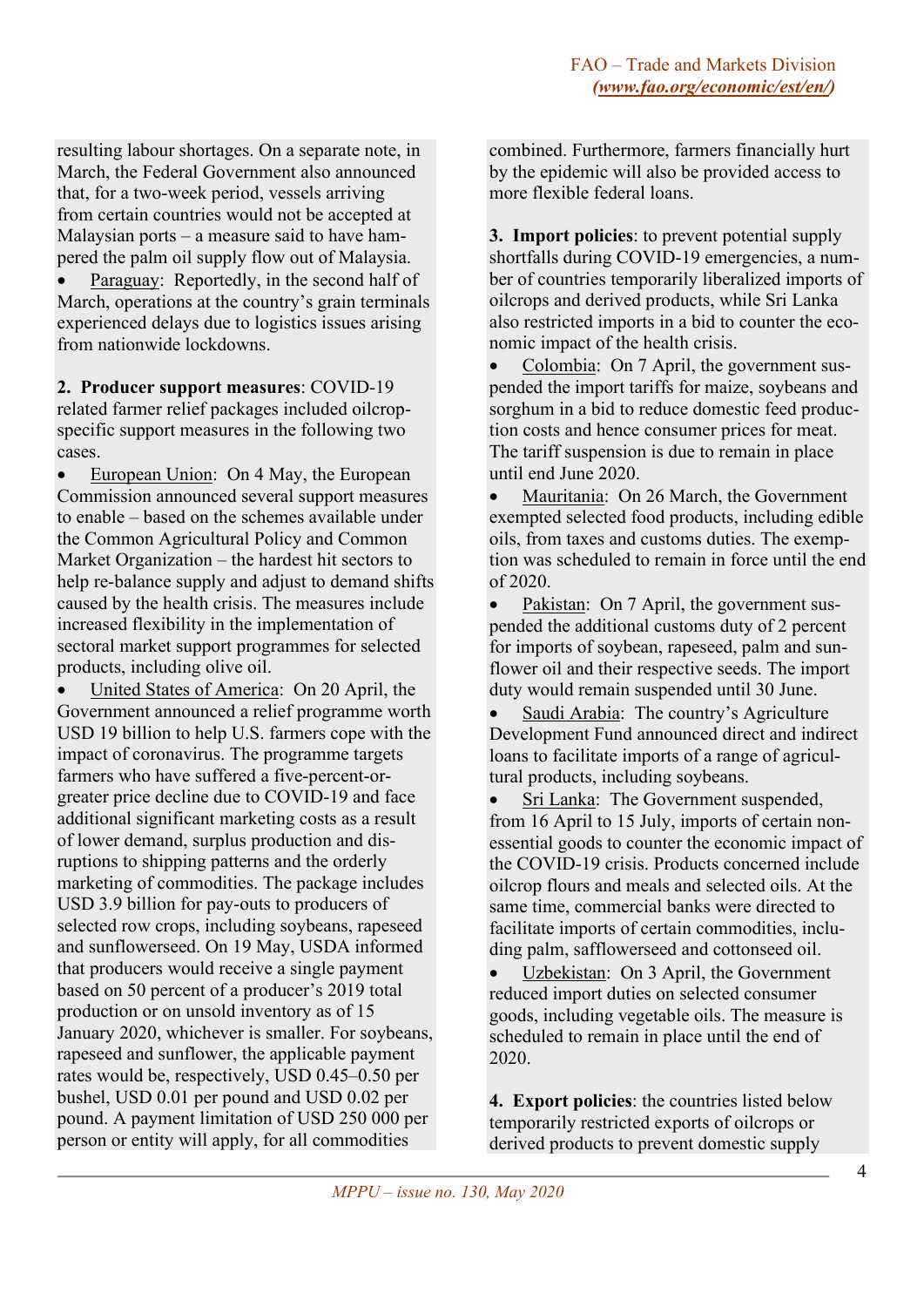shortages and stabilize domestic prices amid the COVID-19 emergency.

• Eurasian Economic Union: The customs union comprising Armenia, Belarus, Kazakhstan, Kyrgyzstan and the Russian Federation banned exports of a number of agricultural products, including sunflowerseeds and crushed and uncrushed soybeans. The measure came into force on 12 April and was set to last through 30 June. Regarding the Russian Federation, unofficial sources reported delays in the issuance of export certificates for sunflowerseed from the last week of March onward.

• Kazakhstan: On 22 March, the Government banned the exportation of selected staple foods, including sunflowerseed and sunflower oil, until 1 September 2020. On 3 April, Government officials announced that, in the case of crude sunflower oil, the export ban would be replaced by and export quota – while the ban would remain in place for refined sunflower oil and sunflowerseed.

• Kyrgyzstan: On 23 March, the Government banned exports of selected food and feed products, including vegetable oil, for a period of 6 months.

• Romania: On 10 April, the Government banned exports of grains, oilseeds and derived products to non-EU markets. The measure was lifted again after one week.

Serbia: On 14 March, the Government imposed a 30-day export ban for sunflowerseed and derived products.

**5. Market regulation**: two countries regulated the domestic market of specific oilcrop products in a bid to shield consumers from price rises during the COVID-19 crisis.

• North Macedonia: To protect consumers and prevent market speculation, in March, the Government froze the prices of certain food commodities, including olive oil.

Thailand: To reduce the retail price of palm oil, on 7 April, the Department of Internal Trade requested entrepreneurs to lower the price for one-litre bottles to THB 39–40 (USD 1.22–1.25), depending on brands. Furthermore, the Commerce Ministry stepped up collaboration with refiners

to ensure that palm oil deliveries to factories remained adequate amid nationwide movement restrictions. At the same time, the farmgate price for fresh fruit branches would remain guaranteed at THB 4 per kg (USD 0.13).

**6. Biodiesel market**: some countries implemented (or considered introducing) changes in their domestic biodiesel policies in response to declines in fuel demand triggered by nationwide lockdowns.

• Brazil: With respect to vegetable oil-based biodiesel, in April, Brazil's National Agency of Petroleum Natural Gas and biofuels (ANP) – which holds auctions to ensure that mandatory blends of diesel with biodiesel are met – announced that, fuel distributors would be requested to withdraw only 80% of the settled volume (rather than the customary 95%), given that domestic demand for biodiesel had dropped significantly.

European Union: According to media reports, some EU member states considered calling for derogations of biodiesel blending obligations following both the plunge in international petroleum prices and the decline in local biodiesel uptake as road fuel demand collapsed in the wake of national lockdowns.

Malaysia: The Government decided to temporarily suspend its recently launched B20 programme, which envisaged a gradual, countrywide shift to transportation diesel containing 20 percent palm oil-based biodiesel – compared to the B10 mandate in place since February 2019 *(see also MPPU Mar.'20).* The decision was prompted by a sharp decline in domestic fuel demand resulting from temporary COVID-19 related movement restrictions and reflects Government efforts to channel public resources towards measures containing the epidemic. Reportedly, the B20 rollout will be paused in those states were the new policy was yet to be implemented and would resume once to be implemented and would resume once the need for COVID-19 related measures ceases.

• United States of America: The USDA announced plans to make available up to USD 100 million in competitive grants for activities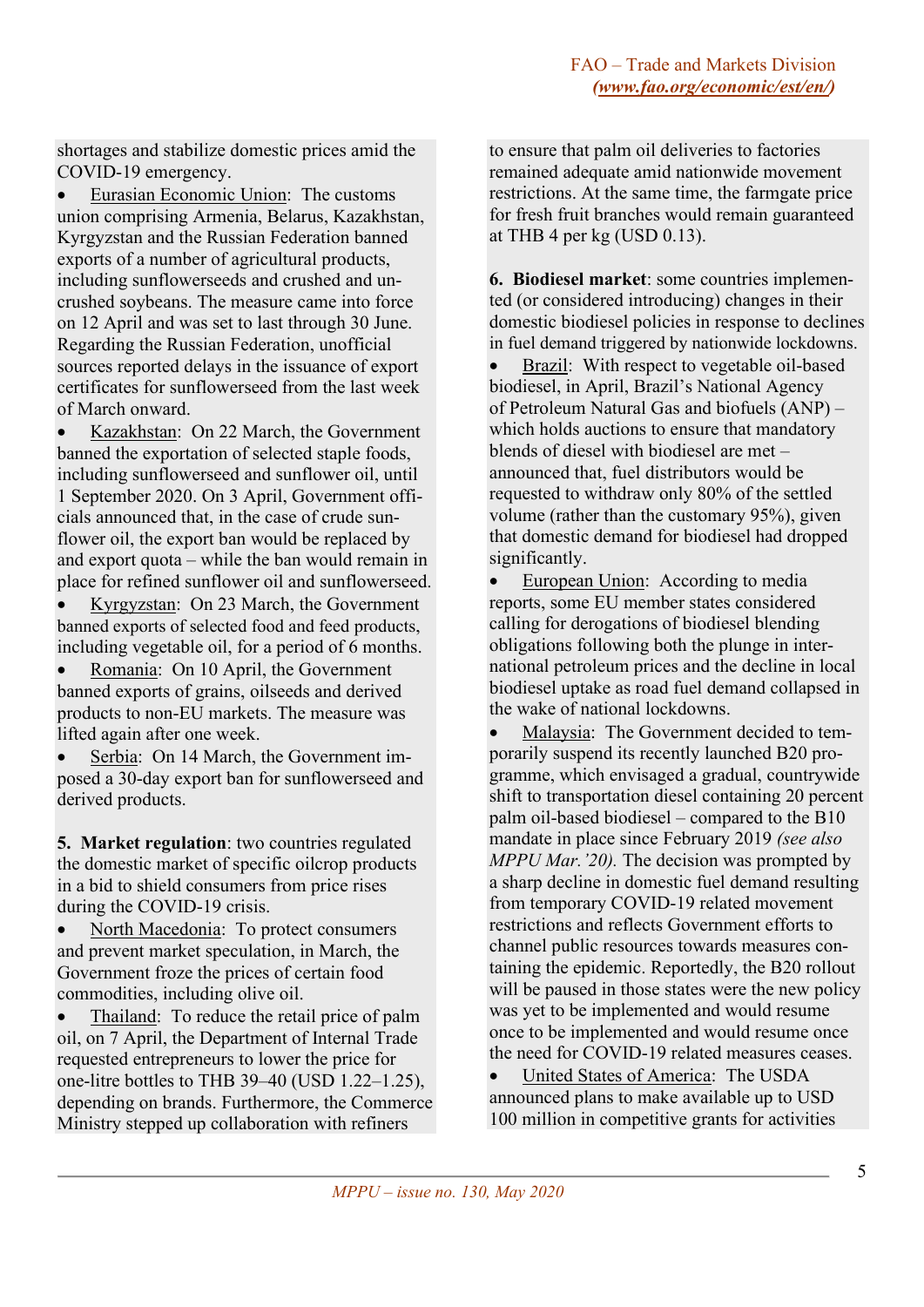designed to expand the availability and sale of renewable fuels. The measure is expected to benefit ethanol and biodiesel producers that have been affected by decreased energy demand due to nationwide lockdowns.

**ARGENTINA – export policy**: A revised export duty scheme for selected agricultural commodities has come into force on 5 March, along with the reactivation of the export registration mechanism that had been suspended on 26 February *(see also MPPU Jan. & Mar.'20).* Citing fiscal policy reasons, the Government raised the duty for soybean, soymeal and soyoil to 33% (compared to the 30% rate in place since December 2019), thus retaining a uniform tax rate for primary and secondary/value-added products. Under the revised duty scheme, larger/commercial farms will be subject to higher duties than smaller-scale farms: the 33% rate will only apply to farmers producing more than 1000 tonnes of soybeans per year; while farmers harvesting between 500 and 1000 tonnes will continue to pay 30%, and producers with an output of less than 500 tons will be charged duties ranging between 20% and 29%. Reportedly, the top duty rate will apply to about one quarter of the country's soybean farmers, who account for three-quarters of total production. As for other agricultural commodities, the export duties for wheat, maize, sorghum, beef and poultry have been left unchanged, while those for sunflowerseed, groundnut and their respective crude oils were lowered from 12% to 7% and those for confectionary sunflowerseed/groundnuts, refined sunflowerseed/groundnut oil and sunflowerseed/groundnut meal from 12% to 5%. The export tax for biodiesel was raised from 27% to 30%.

## **BANGLADESH – market regulation**:

With a view keep prices of basic foodstuffs stable during the month of Ramadan, the Central Bank of Bangladesh temporarily capped the interest rate for import financing of essential agricultural commodities – including edible oils – at 9 percent.

**BRAZIL – biofuel policy**: In line with past announcements, on 1 March, the Government raised the nationwide mandatory biodiesel blend to 12%, compared to the 11% rate in place since September 2019 *(see also MPPU Sep.'19 & Jan.'20).*

**CHINA – market regulation**: According to industry sources, since the start of the current year, China's state-owned grain corporation *Sinograin* released 1 million tonnes of soybeans from state reserves to the country's state-owned crusher *Cofco*. Reportedly, the move was prompted by supply concerns amid low levels of commercial stocks following temporary slowdowns in imports. On a separate note, unofficial sources reported that the Government was considering to add up to 10 million tonnes of soybeans to state reserves with a view to i) help shield domestic markets from potential supply disruptions linked to the COVID-19 pandemic, and ii) honour pledges to increase purchases of agricultural goods from the United States of America *(see MPPU Jan.'20 on the US-China 'Phase-one' trade deal).*

## **CHINA / CANADA – rapeseed trade**:

The two countries allowed a phytosanitary agreement regulating the shipment of Canadian rapeseed to China to expire on 31 March *(see also MPPU Nov.'16).* Notwithstanding, China would continue to accept imports of Canadian rapeseed, provided that a reduced dockage limit of 1% of foreign material is respected – a requirement allegedly linked to concerns about the transmission of blackleg disease through dockage. Since the required dockage limit is lower than the 2.5% standard set out Canada's Grain Commission, processing costs for Canadian rapeseed shippers are expected to rise. At the same time, China's import licenses for Canada's two largest rapeseed suppliers would remain suspended *(see MPPU May'19),* according to trade officials. Market observers expect bilateral talks aimed at restoring full access for all Canadian exporters to continue – in line with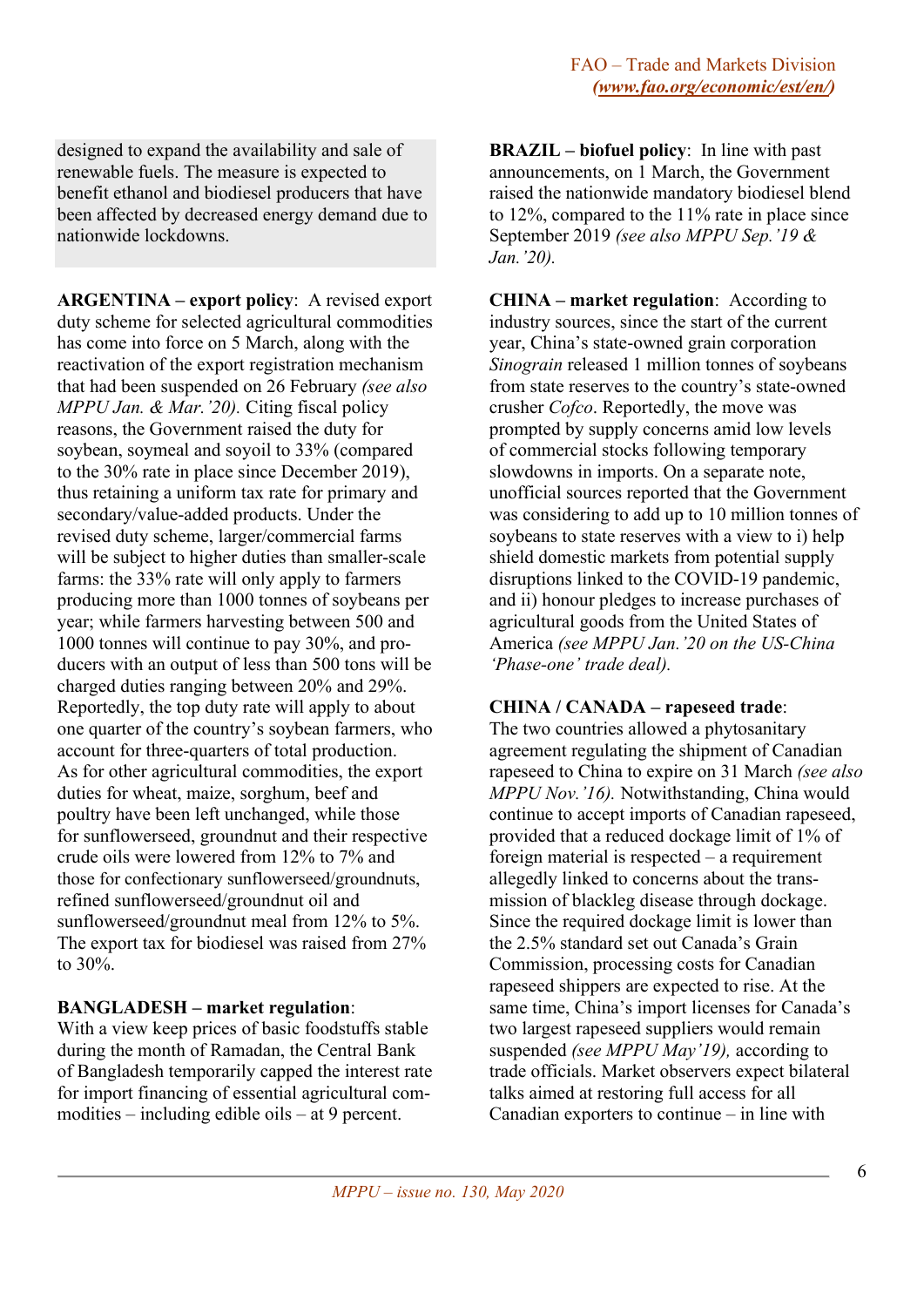continued Chinese efforts to diversify its oilseed imports amid the ongoing COVID-19 pandemic.

# **COLOMBIA – food standards**:

In February, the Colombian Ministry of Health announced that, from November 2022, warning labels would be required on food products that are high in saturated fats, salt and added sugars. In addition, regulations regarding nutrition-related labels would be made more stringent. Reportedly, the final adoption of the new labelling standards is scheduled for May 2021.

## **INDIA – agricultural support**:

Amid nationwide lockdowns imposed to halt the spread of COVID-19, procurement of Rabi crops by government agencies has begun in the country's major agricultural states on the scheduled date (15 April), despite logistical hurdles including labour shortages. Reportedly, during the first 7 days a total of 111 638 tonnes of oilseeds were procured at minimum support prices. Procurement is expected to continue through 30 June.

**INDIA – import policy**: In March, the Indian Government decided not to extend the temporary safeguard duty imposed in September 2019 on refined palm oil imports from Malaysia *(see MPPU Sep.'19).* Malaysia's new Government welcomed the decision and confirmed its interest in strengthening the commercial ties between the two countries. Moreover, in April, the Indian Government eased the strict licensing requirements for refined palm oil imports that it had introduced at the beginning of the current year *(see MPPU March '20).* According to industry sources, the decision was prompted by concerns that the recently imposed COVID-19 lockdowns could curtail domestic edible oil supplies and drive up consumer prices.

# **INDONESIA – variable export dues**:

In line with recent falls in palm oil reference prices, Indonesia's export tax on crude palm oil for March was lowered to USD 3 per tonne (compared to the USD 18 per tonne rate applied in

February). During the months of March and April, the palm oil reference price dropped further, falling below the USD 750 per tonne threshold that triggers export taxation; consequently, during April and May, the tax on crude palm oil shipments will be zero. Furthermore, the export levy of USD 50 per tonne remains in place, given that palm oil reference prices fared above the USD 619 per tonne threshold that activates the levy.

**INDONESIA – export policy**: With a view not to disrupt the country's palm oil exports, the Indonesian Government decided to revoke rules that would require exporters of palm oil to use exclusively Indonesia-flagged vessels for their shipments. Based on announcements made in 2018, the requirement was due to come into force in May 2020 *(see also MPPU May'18).*

# **INDONESIA – coconut replanting support**:

The Indonesian Ministry of Agriculture plans to rejuvenate 11 405 hectares of coconut plantations in 10 provinces across the country, with North Sulawesi destined to be the largest recipient under the 4-year programme.

# **INDONESIA – certified sustainable palm oil**:

A Presidential Regulation overhauling the Indonesian Sustainable Palm Oil (ISPO) certification system was published on 13 March, ending a lengthy reform process meant to address a variety of implementation obstacles faced since the scheme's launch in 2011 *(see MPPU Aug.'11, Apr./Dec.'13, Mar.'16, Apr.'17, May'18 & Nov.'19).* The initiative's declared objective is to create an effective, efficient, fair and sustainable oil palm management system that is able to support national economic development. More specifically, the reform of the existing certification system is directed at i) improving the management of the country's oil palm plantations in line with reformulated ISPO principles and criteria guaranteeing socially, economically and environmentally viable production; ii) raising the acceptance and competitiveness of palm oil products in both the national and international market; and iii) enhancing the reduction of GHG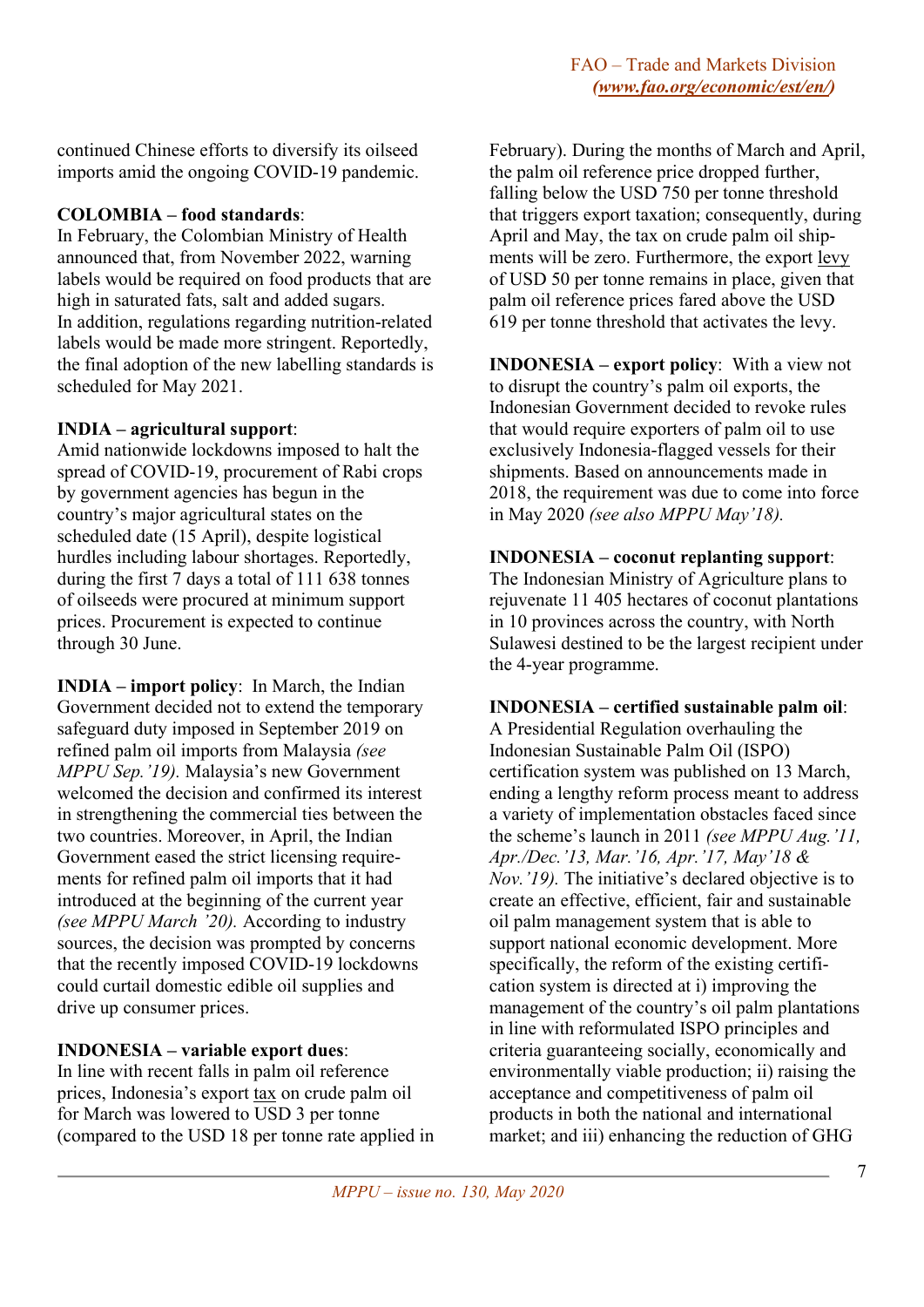emissions. Accordingly, reform efforts would concentrate on: introducing more stringent ISPO standards and requirements; raising attention to deforestation and peatland conversion issues; making certification mechanisms more accountable and transparent, while allowing the participation of public, private and civil society stakeholders; and introducing sanctions for business players violating the system's provisions. Furthermore, the new regulation will extend mandatory certification to smallholder growers, which will be given 5 years to achieve certification and are entitled to receive support including financial assistance. In Indonesia, smallholders manage about 40% of the country's total oil palm plantation area. According to observers, to date small producers lacked access to government support, training and high-yielding seedlings and, to make up for the resulting low levels in productivity, they tended to clear new land for planting using slash-and-burn methods – a problem that the revised ISPO scheme tries to address.

## **ITALY – market regulation (biodiesel)**:

The Italian Competition and Market Authority (AGCM) fined the country's leading oil and gas company for allegedly disseminating misleading advertising messages to promote the sale of certain biodiesel products. The agency challenged the company's assertions regarding i) the positive environmental impact associated with the concerned products' use, and ii) the fuel's characteristics in terms of fuel economy and GHG emission reduction.

# **MALAYSIA – variable export tax**:

In line with the recent gradual fall in crude palm oil prices, Malaysia's export tax on crude palm oil has been lowered to 5 percent and 4.5 percent in April and May respectively (compared to the 6 percent rate applied in March).

# **MEXICO – agricultural support**:

Mexico's Federal Expenditure Budget for 2020 includes significant cuts in support to agriculture. In particular, the support programmes for large

commercial growers – notably the Target Income and Forward Contract programmes – have been replaced by schemes excluding elements of public subsidy elements. On the other hand, support programme earmarked for small and medium producers of selected row crops (including oilseeds) remained in place, with direct payments rates remaining unchanged compared to 2019.

## **MEXICO – food standards**:

New mandatory front-of-package nutrition label requirements are set to be implemented across the country in three stages. Reportedly, from 1 October 2020, food product labels are required to include: i) warnings regarding nutritional content that could affect certain health conditions among the population; ii) cautionary legends; and iii) the prohibition of characters, graphics or pictures intended to promote consumption among children.

## **PHILIPPINES – agricultural support**:

The Government has launched a new publicprivate partnership to provide assistance to the country's coconut farmers. Under the programme, coconut agribusiness centres serving as one-stopshops for coconut growers would be set up in each of the country's 67 provinces. The centres will allow partner agencies to channel assistance to small coconut growers, while investors would link up directly with producer groups for the supply of raw materials or finished products.

## **RUSSIAN FEDERATION – GMO policies**:

The Government informed that, from 20 April 2020 through 1 December 2021, imports of GM soybeans and soymeal products used as feed whose registration has expired would not require renewed state registration.

**SRI LANKA – import policy**: With effect from 10 April, the special commodity levy imposed on imported palm oil was raised from LKR 200 per kg to LKR 300 per kg (USD 1.08 and 1.62 respectively), while the import levy on soyoil and sunflower oil was raised to LKR 275 per kg (USD 1.48).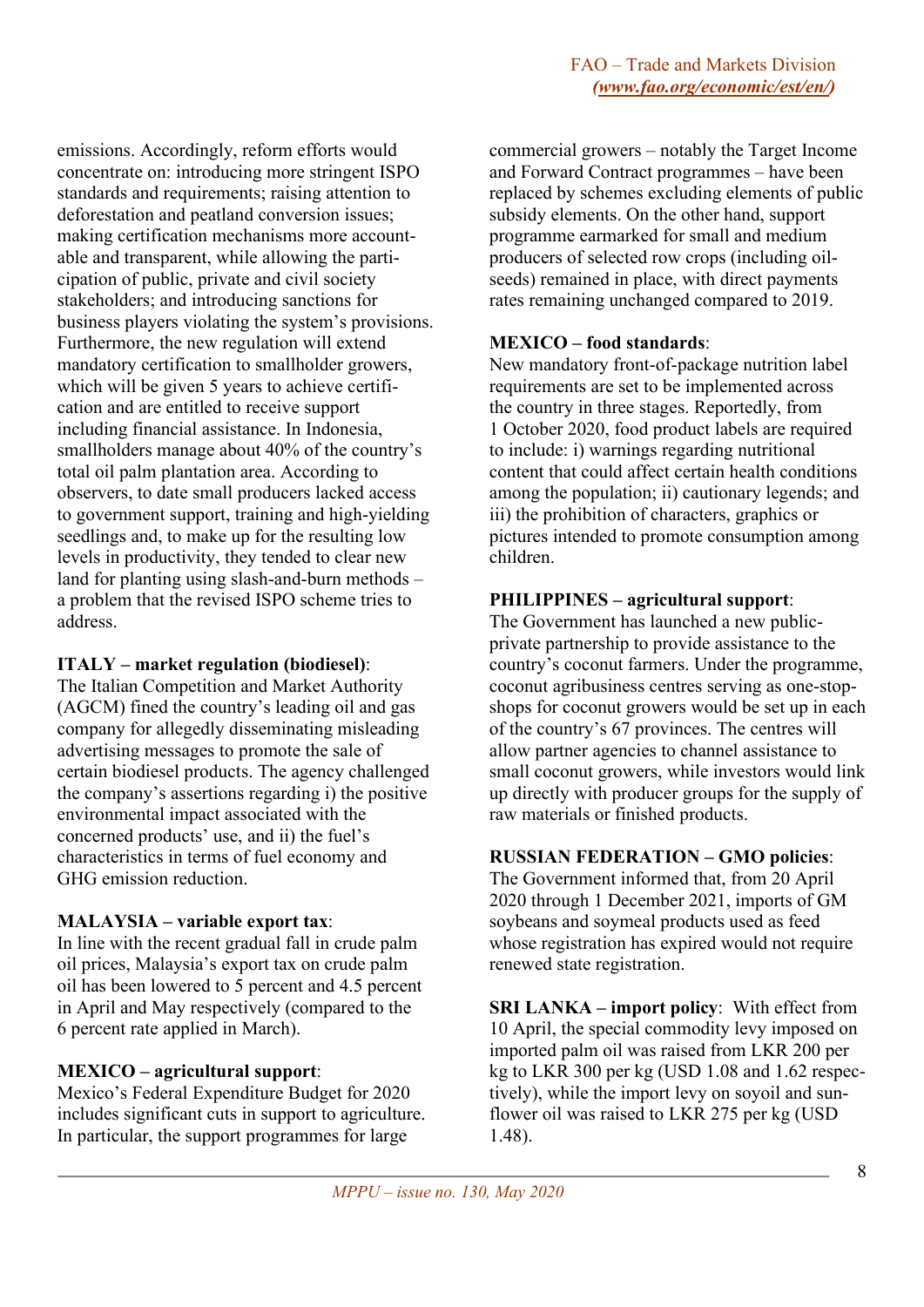## **SUDAN – export policy**:

The Sudanese Government banned groundnut exports as of 1 April 2020. Furthermore, local storage of groundnuts for the purpose of influencing prices was prohibited. Reportedly, the measures are aimed at stabilizing domestic consumer prices and maximizing the added value of Sudanese groundnuts.

## **THAILAND – pesticide regulation**:

The Thai Government plans to introduce, from 1 June 2020, zero-tolerance for residues of two agro-chemicals, paraquat and chlorpyrifos, in food ingredients and food products. The new requirement would apply to production, possession, importation and exportation. The use of glyphosate, on the other hand, continues to be allowed, although it remains subject to permission and several restrictions will continue to apply to its use in crop cultivation.

**TURKEY – import policy**: In a bid to facilitate imports and thus prevent increases in consumer prices of edible oil, the Government temporarily lowered the import tariff for sunflowerseed oil from 36 percent to 30 percent. At the same time, the reference price on which tariffs are applied would be reduced from USD 1 000 to USD 800 per tonne. The measures will remain in place from 1 February to 30 June 2020. Reportedly, the need to secure import flows arose after the Eurasian Economic Union (which includes the Russian Federation, i.e. Turkey's principal supplier of sunflowerseed) decided to temporarily ban sunflowerseed exports on the backdrop of the COVID-19 emergency *(see above).*

## **UNITED STATES OF AMERICA – pesticide**

**regulation**: The U.S. Environmental Protection Agency (EPA) cleared the use of the herbicide isoxaflutole on genetically modified soybeans, allegedly providing soy farmers with a new tool to control weeds that have become resistant to many other herbicides. Isoxaflutole has been classified as a restricted-use pesticide, meaning that users must receive special training in order to use it. Furthermore, its use will only be allowed in

certain parts of the country. The registration is limited to five years, during with time EPA would evaluate any potential weed resistance that may develop.

## **Sector development measures**

Ghana – coconut: According to media reports, coconut palm has been added to the purview of Ghana's National Tree Crop Development Authority (NTCDA), a body set up under the country's National Tree Crops Development Bill of December 2019. Accordingly, NTCDA will be mandated to develop and regulate production, processing, marketing and export of coconut products. Reportedly, the agency would focus its attention on business development, employment creation and livelihood opportunities along the country's coconut value chain. On a separate note, in February, Trade Ministry officials and representatives of the country's coconut associations and banks paid a visit to an Indonesian supplier of coconut products with a view to develop commercial ties. *(See also MPPU May'19)*

Morocco – olive tree: The European Bank for Reconstruction and Development (EBRD) pledged to loan up to MAD 55 million (USD 5.6 million) to the Moroccan olive oil sector in a bid to boost its productivity. Reportedly, the funds are earmarked for the construction of an olive oil mill in the Fez-Meknes region as well as other projects aimed at increasing the number of farmers involved in olive tree cultivation. The initiative complements efforts by the Moroccan Government to increase the sector's capacity and output, with special attention given to export oriented operations. *(See also MPPU June'17)*

**Peatland conservation**: The UN Food and Agriculture Organization (FAO) launched a geospatial on-line tool to help countries preserve critical carbon stores known as peatland. To halt peatland degradation and effectively plan peatland restoration, the agency called for urgent mapping and monitoring activities at national level and offered recommendations on how to manage peatlands. According to FAO, locating and accurately mapping peatlands – via a mix of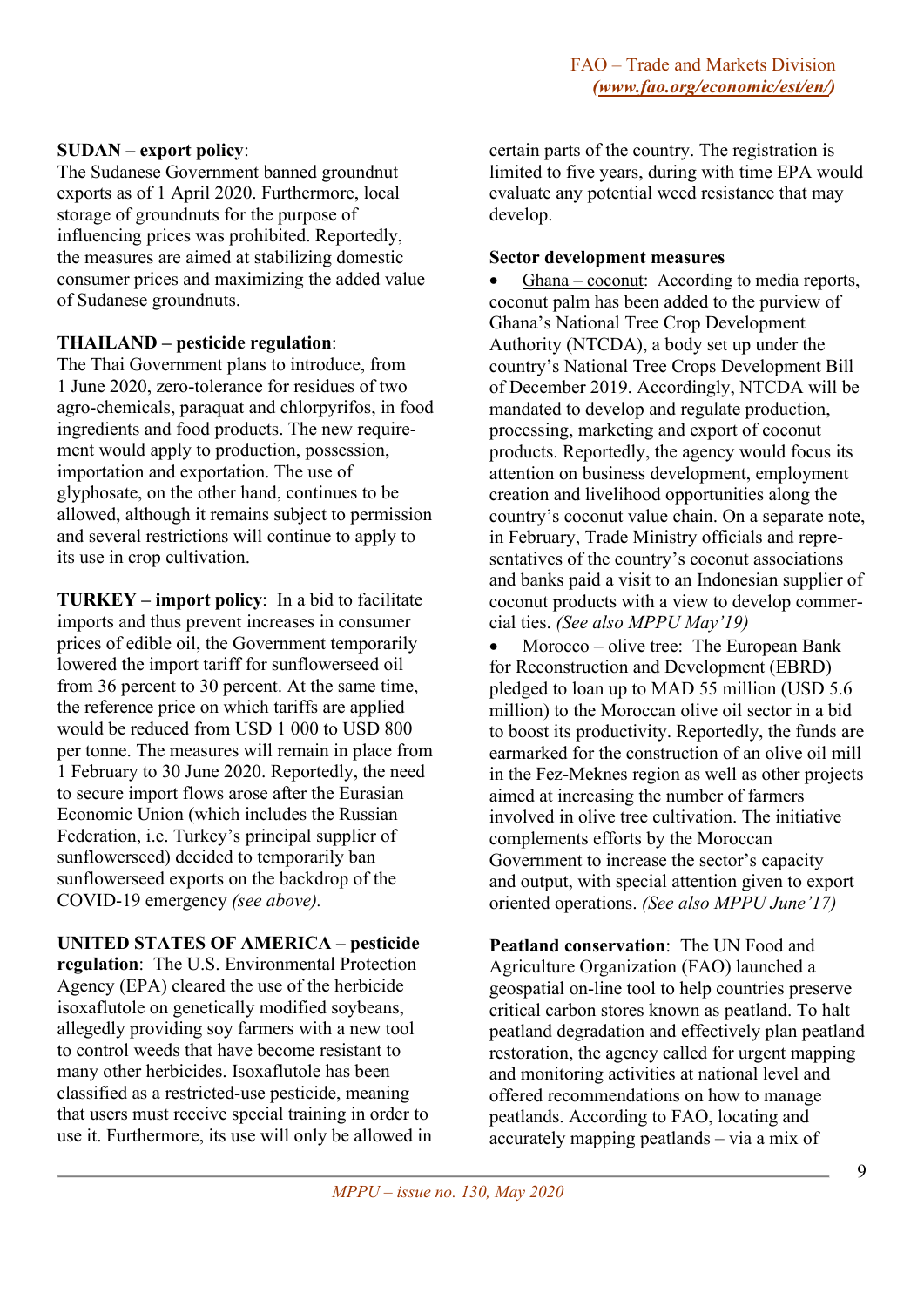satellite and ground-based tools – allows to effectively monitor changes in peatland conditions, notably their water level, thus spotting risks of fires and harmful GHG emissions. To facilitate countries' access to high-quality imagery, the agency developed a state-of-the-art, open-source monitoring module. Reportedly, the tool is being successfully used in Indonesia, where it provides timely information about soil moisture trends to help detect drainage and monitor restoration efforts. Similar applications are planned in the Congo Basin and in Peru.

#### **Free trade agreement – EU / Viet Nam**:

The Free Trade Agreement between the European Union and Viet Nam, which is set to come into force during the course of 2020, is expected to benefit EU olive oil producers: under the agreement, the average tariff of 8.7 percent that Viet Nam applies to olive oil imports from the EU will be eliminated. The southeast Asian country is viewed as a lucrative market due to its large population and steadily rising wages and consumer spending. *(See also MPPU July'19)*

#### **Palm oil – private sector initiatives**

• Production sustainability – Guatemala: The Palm Grower Association of Guatemala (GREPALMA) reported that the number of signatories to its sustainable production principles has grown steadily and now covers three-quarters of the organization's total associated land. In 2020, the association plans to launch a zerodeforestation agreement involving the public sector. Reportedly, the initiative would include provisions for third party satellite-based verification of compliance.

• Responsible sourcing – Indonesia:

A global trading company with palm oil operations in Indonesia's Papua province committed to a policy of 'No Deforestation, No Peatland, No Exploitation' (NDPE), including pledges to protect the rights of local indigenous communities and to compensate for the deforestation caused by its activities in the region. In recent years, the company faced scrutiny over a local subsidiary's forest clearing activities and disputes with local

communities. Reportedly, an environmental advocacy group contributed to the development of the company's new NDPE-policy.

• Withdrawal from forest protection platform: Citing concerns over governance and financial matters, a global palm oil trading firm chose to resign as a member of the High Carbon Stock Approach (HCSA) organization. Created in 2014, the body developed a methodology that helps agribusinesses identify forest areas that should be protected – as opposed to degraded lands with low carbon and biodiversity values that may be developed. The concerned company informed that, despite its withdrawal, it remains firmly committed to using – across its supply chain – the HCSA toolkit.

Sustainability concerns: A Norwegian sovereign wealth fund opted to divest from a Peruvian consumer goods company over alleged human rights violations and deforestation activities in its palm oil supply chain.

• Blockchain application: The Malaysian Palm Oil Council (MPOC) started to actively promote the use of blockchain technology to enhance traceability, accountability and transparency across the country's palm oil supply chain – with the ultimate objective to raise the level of trust in Malaysian palm oil. The technology is meant to complement the country's mandatory sustainability certification and standards. Reportedly, a blockchain-based mobile application and web interface will be made available to oil palm growers (–plantations as well as smallholders–) and palm oil processors. Detailed information would be collected to enable stakeholders and consumers to efficiently track palm oil from production to final distribution. *(See also MPPU Sep.'19)*

**Palm oil – third party study**: UK researchers conducted a study on the desirability and viability of replacing palm oil – on the grounds of production sustainability concerns – with plant oils like rapeseed, sunflower oil, shea butter and tropical oils like coconut oil or microbial singlecell oils derived from algae or yeast. The different options have been reviewed from a technical,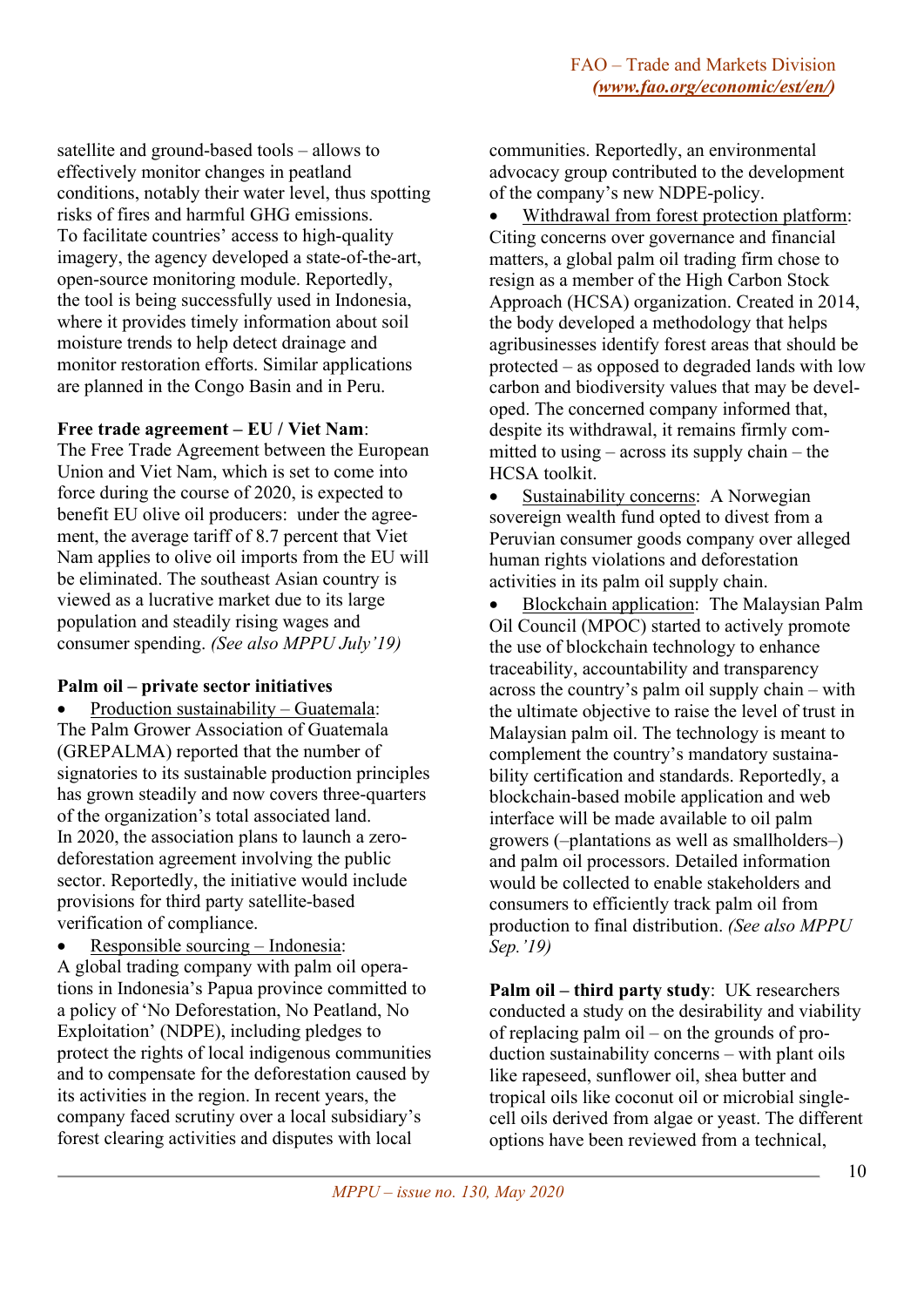environmental and economic perspective, including the option of improving the sustainability of existing oil palm cultivation practices. Allegedly, attempts to raise output of alternative existing crop oils would present their own technical and environmental challenges. The only possible large-scale direct replacement would be single-cell oils, but these are said to require significant further development before becoming commercially viable. On a related note, it appears that a number of start-ups are currently working on synthetic replacements for palm oil. According to media reports, one start-up is developing bioreactors to convert – via a fermentation process – food waste and industrial by-products into oilproducing yeast.

## **Palm oil – RSPO news**

Grievance case: A new grievance case has been opened by the Roundtable on Sustainable Palm Oil (RSPO), the global, industry-led certification body. In March, the organization accepted to review third party claims that one of its member companies has been involved in unlawful deforestation in Indonesia's Central Kalimantan province. Reportedly, the complainant used public records and satellite imagery to spot deforestation on the concerned company's plantations and to detect encroachment on protected areas.

Government cooperation: In response to the European Commission's communication on stepping up EU action to protect and restore the world's forests *(see MPPU Sep.'19 & Mar.'20),* the RSPO released a position paper on how the group and its members could support the efforts of EU governments to protect forests and promote deforestation-free supply chains. Welcoming the Commission's call for measures allowing to lower the climate impact of European consumers across commodities, including palm oil, RSPO stated that close collaboration with governments is urgently needed. The group sees regulatory actions as an opportunity for governments to be part of the solutions that RSPO is already promoting. Reportedly, RSPO believes that governments have a critical role to play in

i) educating the public, ii) ensuring company compliance and due diligence in meeting voluntary industry standards, and iii) creating a level playing field for agribusinesses. Close collaboration across commodity industries and supply chains as well as with governments and NGOs is seen as fundamental in halting deforestation and protecting forests. Offering to collaborate with the Commission and the EU Parliament, the certification body called for the introduction of binding rules to ensure companies act responsibly and follow high standards to address pressing environmental and social issues.

• Trademark use: Pointing to a rise in the use of its trademark on consumer products at the global level, RSPO claimed that the market started to demand RSPO-certified sustainable palm products. Allegedly, mainstream consumers are increasingly taking note of where ingredients are sourced and what impact these have on the environment and human right issues.

• Gender equality: RSPO reported a high number of female field facilitators in a pilot project helping smallholder oil palm growers in Indonesia's Riau province to adopt sustainable management practices while improving productivity. Reportedly, the project supports the active participation of women. Based on an analysis of their role in farming operations, their access to training and capacity building activities has been facilitated and their involvement in farmers groups promoted.

# **Responsible soy – financing mechanism**:

A fund management company launched the Responsible Commodities Facility (RCF), a mechanism aimed at incentivising farmers in Brazil's Cerrado region to grow soybeans on degraded lands such as former cattle pastures – as opposed to clearing forests and other native vegetation. Under the facility, farmers would be offered tailored crop financing and land restoration loans that combine low interest rates and long repayment terms. The Cerrado biome is estimated to include 18 million hectares of degraded land suitable for row crop farming. The new funding facility aims at reaching more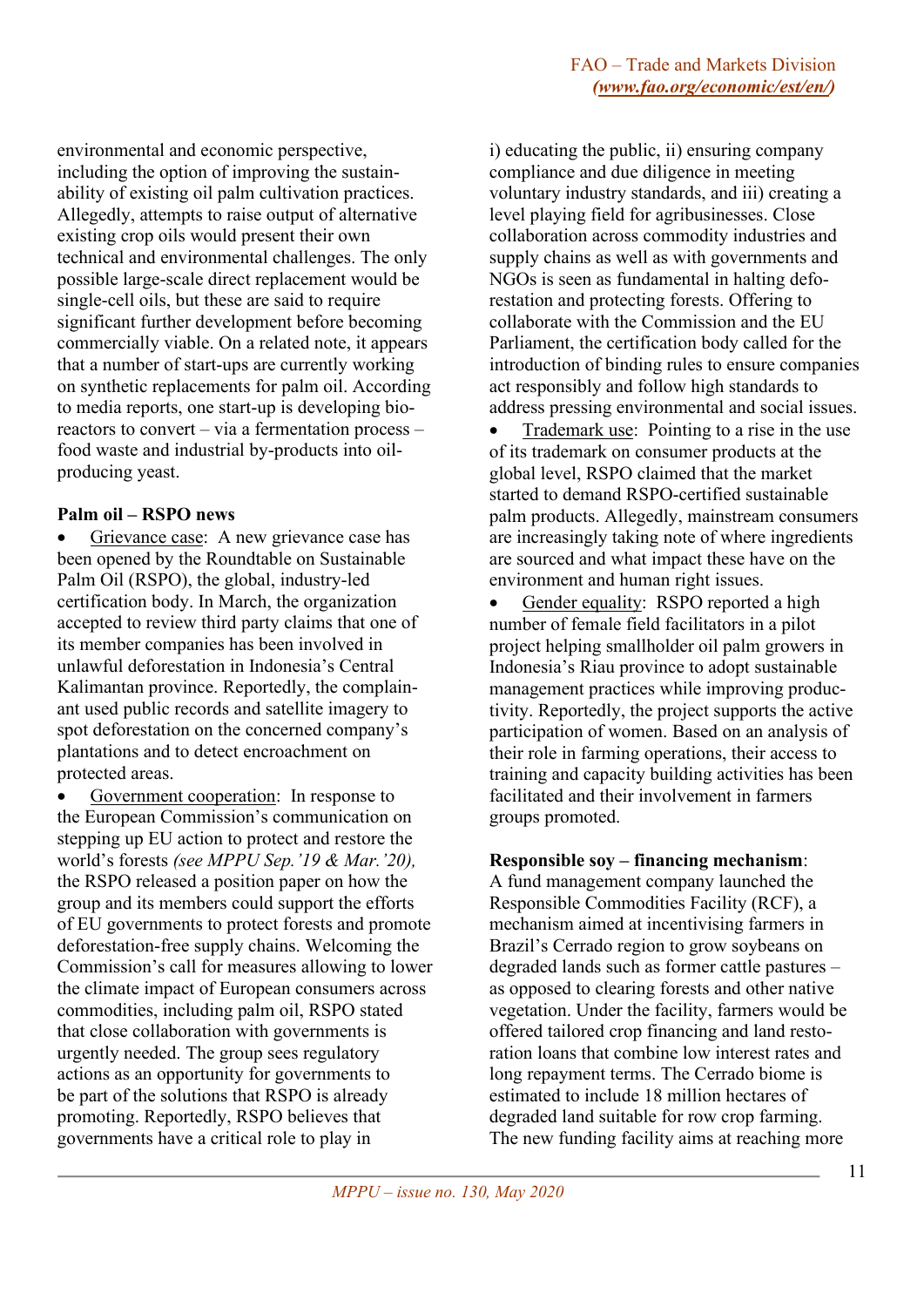than 600 medium-sized farms over the next 10 years, potentially restoring 1.2 million hectares of that land. To be eligible, farmers would be required to give up their right to legally deforest their land. Reportedly, the new supply chain would be constantly monitored by employing a range of traceability systems, while the sustainably sourced commodities would be marketed through a dedicated selling platform linked to a blockchain registry. The fund would be operated around blended finance, mixing finance from international agencies with private finance and investments. Green bonds issued by RCF are expected to begin trading on the London Stock Exchange later this year. RCF has been developed with support from the UK Government and includes a collaboration agreement with the UN Environment Programme. The facility is expected to act as a delivery mechanism for the Cerrado Manifesto, signed by 50 civil society organizations and nearly 150 consumer good companies to reduce deforestation from soy production *(see MPPU Dec.'18).*

## **Food safety standards – company initiative**:

Reportedly, global oils and fats supplier *Bunge Loders Croklaan* set out to significantly lower the presence of 3-monochloropropanediol esters (3-MCPDe) – a group of toxic contaminants formed during vegetable oil/fat refining processes – across its European oil portfolio, in line with apposite EU legislation coming into force in January 2021 *(see also MPPU Sep.'19 & Jan.'20).* The initiative is meant to ensure that food manufacturers can comply with the forthcoming regulations. Reportedly, the new regulations will impact primarily food companies operating in the bakery, confectionary, and infant food sectors.

# **R & D – varietal research/pest control**

• Canada – rapeseed: Six new rapeseed research projects are expected to receive funding under the agronomic research programme of the industry-owned Canola Council of Canada. Reportedly, matching funds will be made available by the farmer-funded Western Grains

Research Foundation. The selected projects will cover various aspects of varietal research and pest control.

• United States of America – soybean: A group of U.S. researchers is working on how to make soybeans become resistant to specific herbicides using the CRISPR gene editing technology. Their work is supported by the North Central Soybean Research Program, an initiative supported by 13 state soybean grower associations. In the United States, varietal traits generated through gene editing techniques are not regulated as GMOs.

• Italy – *xylella fastidiosa*: Italian olive oil producer *Filippo Berio* announced plans to partner with Italy's National Research Council (CNR) on a three-year project on *xylella fastidiosa*, the bacterial disease threatening the country's olive cultivation. Reportedly, research activities would concentrate on varietal resistance, vector control, and soil and plant management techniques. On a separate note, according to research and field trials conducted by Italy's Council for Agricultural Research and Agroeconomic Analysis, an organic treatment combined with appropriate agronomic practices can help trees affected by the deadly disease recover. Reportedly, a compound based on zinc, copper and citric acid is able to reach and damage the *xylella* bacterium inside the olive tree xylem. Accompanying farming practices include the removal of weeds and other wild plants hosting vectors such as spittlebug.

# **R & D – product development**

• Omega3-rich camelina seed:

Two-year field trials with camelina sativa genetically modified to produce omega3 fatty acids normally sourced from marine oils have shown that it can be successfully grown in the UK, Canada and the United States of America. Allegedly, modified camelina is economically superior to competing strains of modified rapeseed as it features a higher content of omega3 fatty acids when calculated as a percentage of oil yield. The research has been conducted by universities in the UK and Norway, in collabo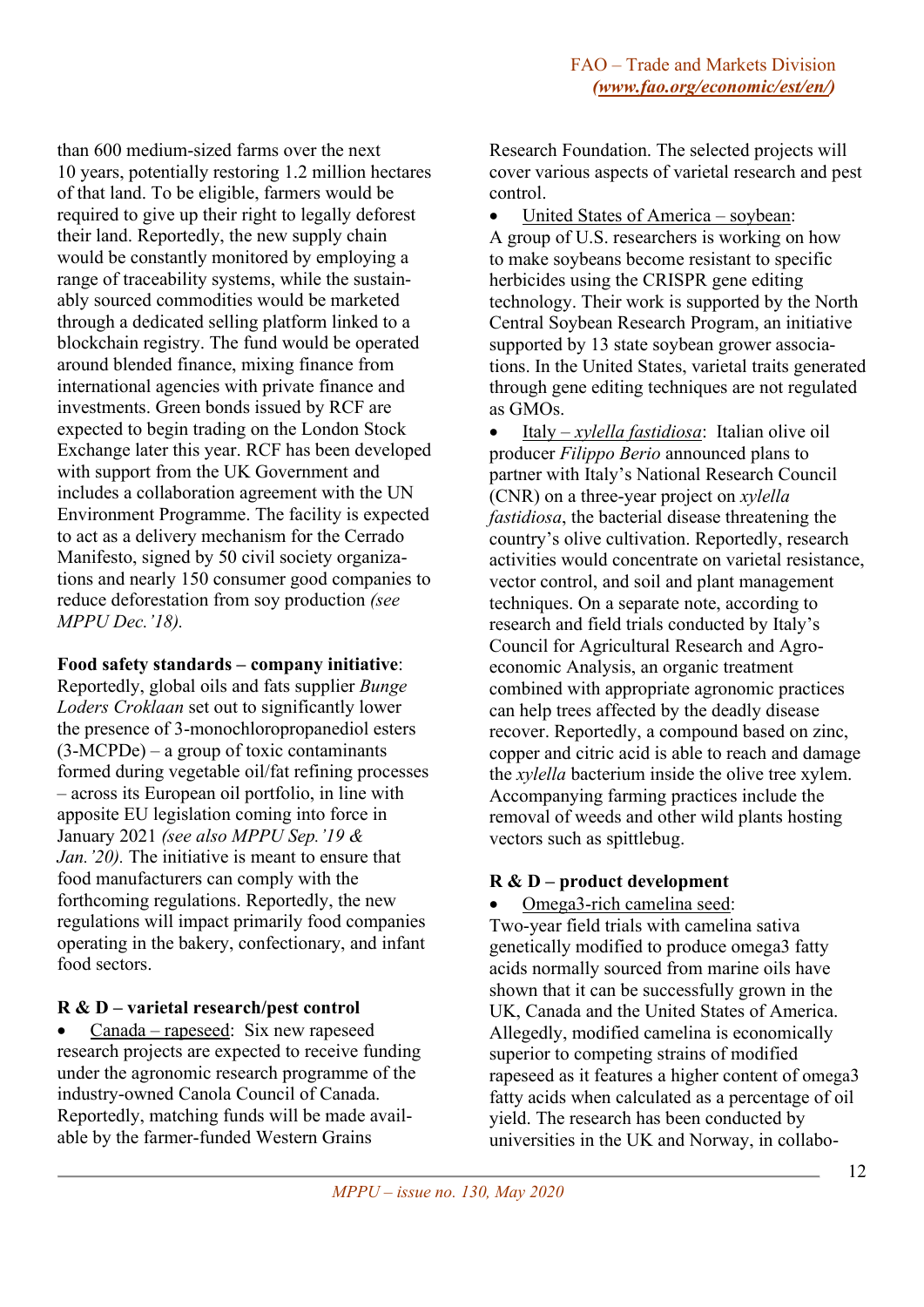ration with a global fish feed manufacturer. *(See also MPPU July'19)*

• Olive waste recycling: Spanish researchers are developing value-added compostable bioplastic compounds using olive pit, a by-product normally used for energy production. The project has been set up by a plastics technology institute

and a cooperative of olive oil producers, with funding from the Spanish Government, the European Agricultural Fund for Rural Development, and the European Innovation Partnership. The target application for the new compounds is packaging material for olive oil related products. *(See also MPPU Mar.'19)*

*For comments or queries please use the following Email contact: [FAO-oilcropsmarkets@fao.org](mailto:FAO-oilcropsmarkets@fao.org)*

The views expressed in this information product are those of the author and do not necessarily reflect the views or policies of FAO.

The designations employed and the presentation of material in this information product do not imply the expression of any opinion whatsoever on the part of FAO concerning the legal or development status of any country, territory, city or area or of its authorities, or concerning the delimitation of its frontiers or boundaries. The mention of specific companies or products of manufacturers, whether or not these have been patented, does not imply that these have been endorsed or recommended by FAO in preference to others of a similar nature that are not mentioned.

The use, reproduction and dissemination of this product is encouraged, provided that appropriate acknowledgement of Food and Agriculture Organization of the United Nations (FAO) as source is given.